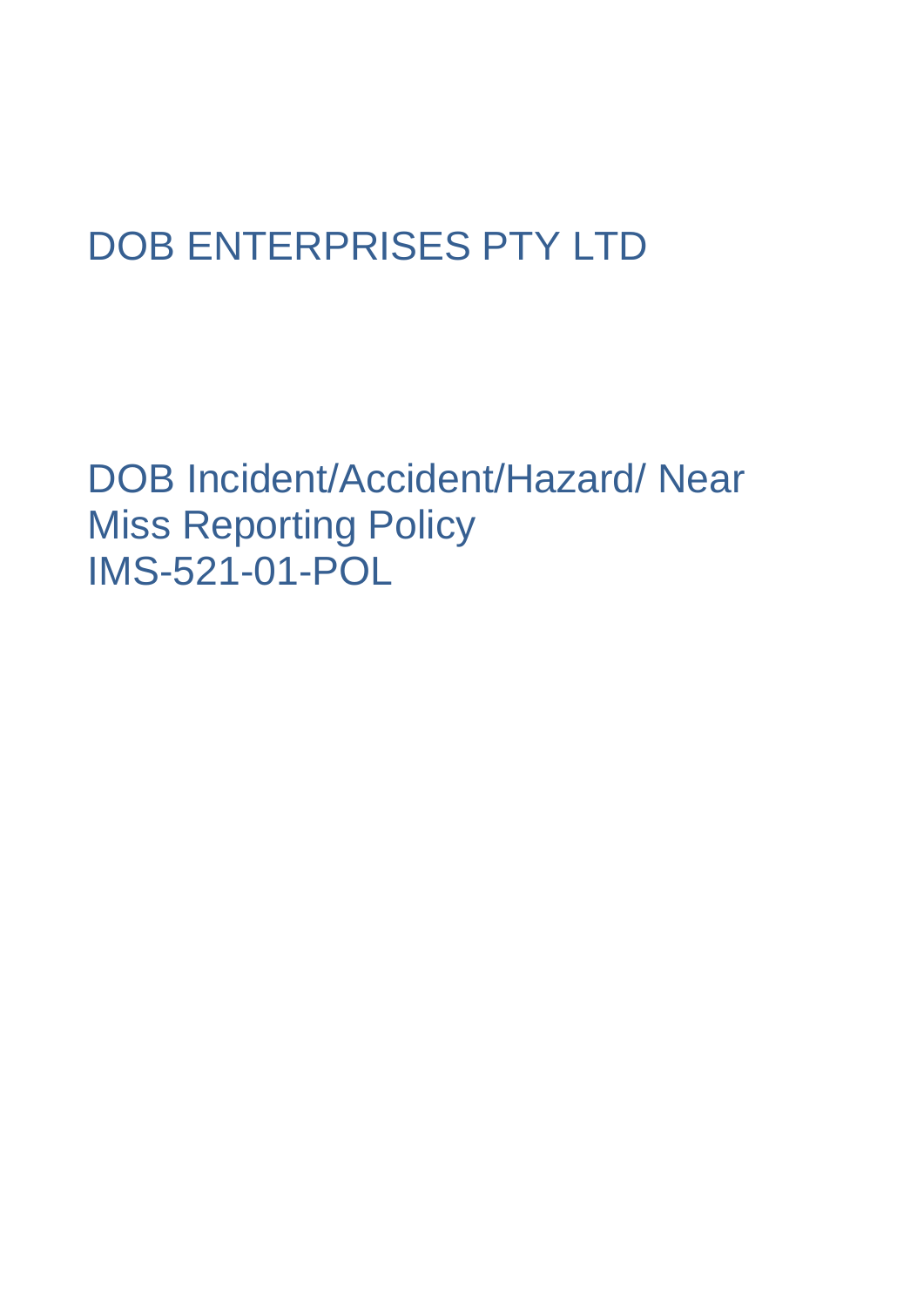# **Revision History**

| <b>Date</b> | <b>Rev</b>     | <b>Modified</b><br><b>By</b> | <b>Changes Made,</b><br><b>Review History</b>         | <b>Reviewed</b><br>by | <b>Approved</b><br>by |
|-------------|----------------|------------------------------|-------------------------------------------------------|-----------------------|-----------------------|
| 19.02.19    | $\overline{0}$ | <b>Sunette</b><br>Opperman   | Creation                                              | <b>S</b> Rupert       | S Rupert              |
| 24.02.2022  | 1              | <b>Sunette</b><br>Opperman   | <b>Inlcusion</b><br>of<br>investigation<br>timeframes | S Rupert              | <b>S</b> Rupert       |
|             |                |                              |                                                       |                       |                       |
|             |                |                              |                                                       |                       |                       |
|             |                |                              |                                                       |                       |                       |
|             |                |                              |                                                       |                       |                       |
|             |                |                              |                                                       |                       |                       |
|             |                |                              |                                                       |                       |                       |
|             |                |                              |                                                       |                       |                       |



DOB ENTERPRISES PTY LTD ABN 20112 866001 **Revision** <sup>1</sup> **Date** 24.02.2022

Level 1 49 Horton Street Port Macquarie NSW 2444 Ph: 1 300 854 622 Fax: 02 6583 8468

| Revision |  |  |  |  |
|----------|--|--|--|--|
|          |  |  |  |  |

**Document No** IMS -521-01-POL **Page**

**UNCONTROLLED WHEN PRINTED OR DOWNLOADED**

Page 2 of 6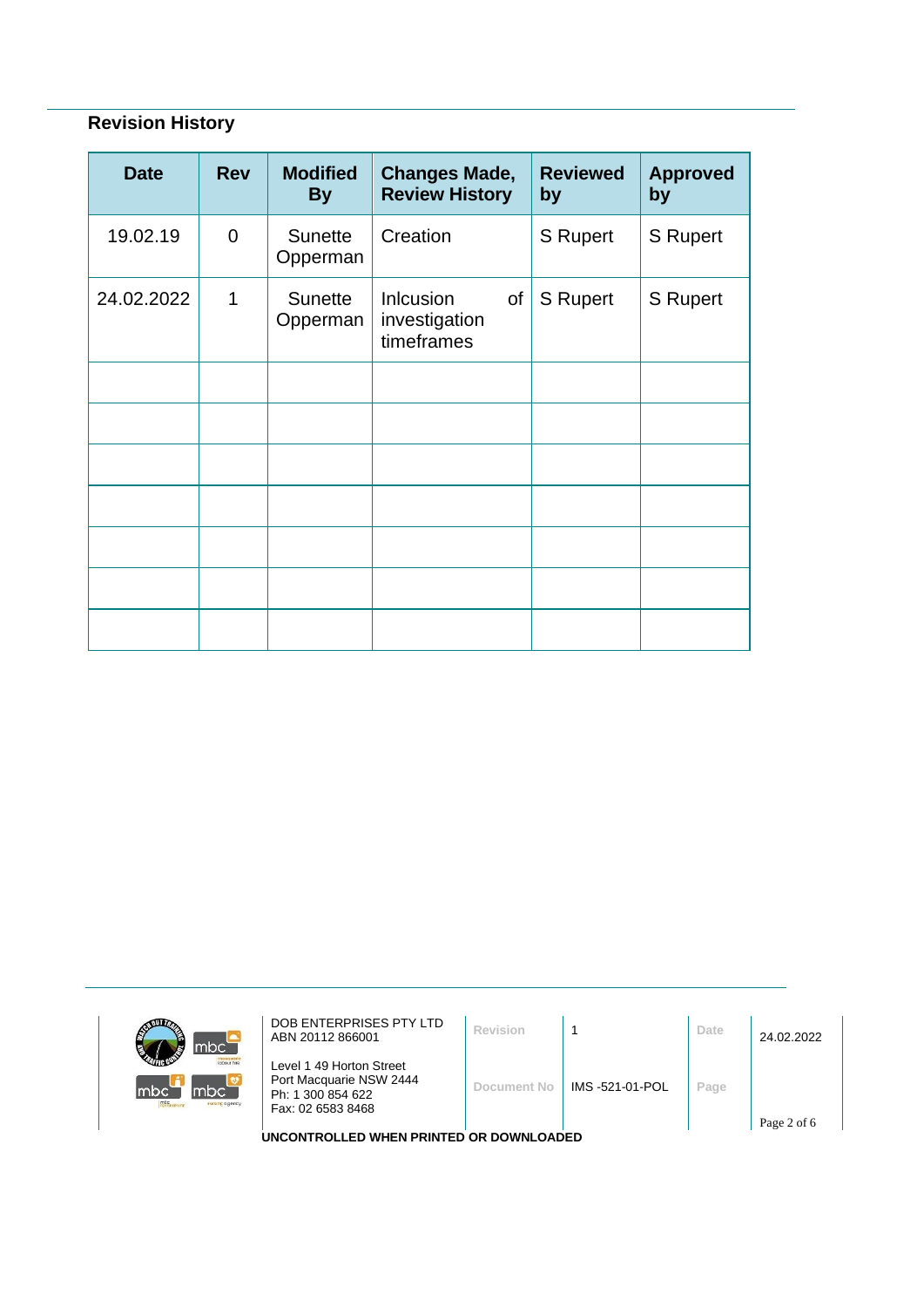## **Purpose:**

DOB Enterprises Pty Ltd is committed to reducing the frequency, impact and severity of incidents in the workplace, and to comply with legislative requirements in regard to the notification and management of incidents.

DOB will identify and record all WHS incidents, whether or not these cause injury or damage, to ensure potential for harm is minimised and to prevent recurrence.

## **Policy:**

DOB will ensure the provision of coordinated Incident reporting by implementing documented procedures for:

- Emergency Response and harm minimisation action;
- Notification to relevant Authorities for serious incidents/dangerous occurrence;
- Incident reporting;
- Responsible persons;
- Incident investigation;
- Consultation with relevant persons (confidential where applicable);
- Identification of root causes;
- Corrective and preventative actions;
- Review of effectiveness of corrective/preventative actions;
- Regular review of all incidents to identify any trends;
- Report and action identified trends;
- Meet legislative requirements for record keeping.

In addition, visitors and any other Organisations that are involved with or impacted by an incident, will be included in consultation and communication in respect of the incident as and when required, which will be determined by the DOB WHS Manager and/or Director.

#### **Incident Reporting Procedure**

DOB will identify and record all incidents, accidents, hazards or near misses whether or not these cause injury or damage, to ensure potential for harm is minimised and to prevent recurrence.

#### **Responsibilities:**

At DOB the organisation takes responsible for ensuring that:

- There is an effective procedure in place for the immediate response to and management of incidents;
- There is an Incident Reporting Procedure in place for the notification and management of incidents;
- All workers are trained and familiar with the Incident Reporting Procedure and have easy access to the report forms and procedure;
- State Authority is notified immediately after becoming aware that a Notifiable Incident has occurred;
- So far as is reasonably practicable, that the workplace where any Notifiable Incident has occurred is not disturbed until an inspector arrives at the workplace or any earlier time that an inspector directs;
- Review of the Incident Reporting procedure is conducted as required.

| $mbc^-$                                                      | DOB ENTERPRISES PTY LTD<br>ABN 20112 866001                                                   | <b>Revision</b> |                 | Date | 24.02.2022  |
|--------------------------------------------------------------|-----------------------------------------------------------------------------------------------|-----------------|-----------------|------|-------------|
| <b>Icloour hire</b><br>mbc<br>mbc`<br>mtc.<br>sursing agency | Level 1 49 Horton Street<br>Port Macquarie NSW 2444<br>Ph: 1 300 854 622<br>Fax: 02 6583 8468 | Document No     | IMS -521-01-POL | Page | Page 3 of 6 |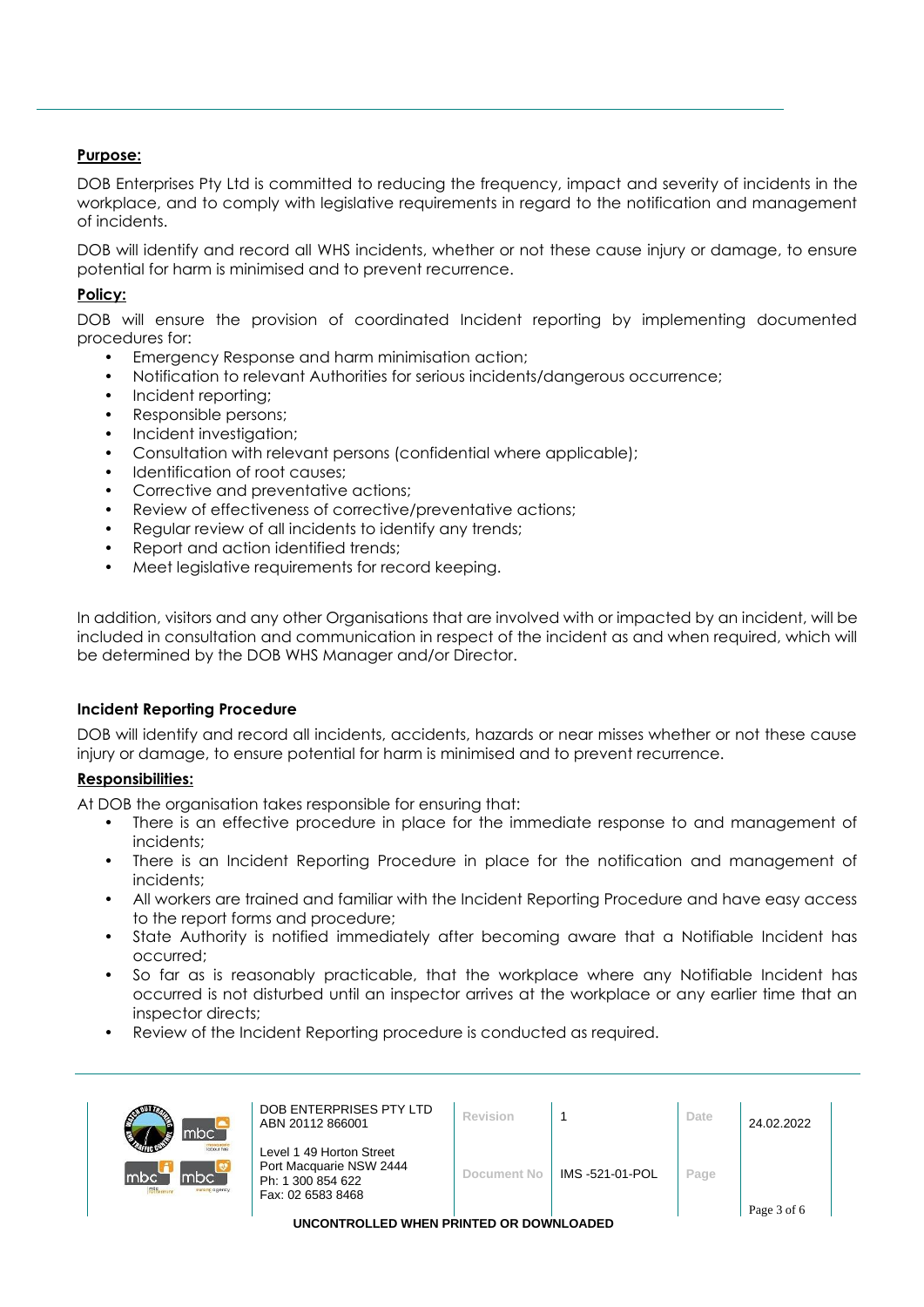The WHS Manager is responsible for:

- Maintaining and reviewing the Incident Reporting Procedure as required;
- Ensuring all workers know about the procedure and are trained in how to follow the procedure;
- Assisting managers, supervisors and workers to follow the procedure when required;
- Informing and consulting with the Director regarding incidents, in particular, Notifiable Incidents; accidents, near misses or hazards
- Notification of Notifiable Incidents to the relevant Regulator, within the prescribed timeframes;
- Ensure, so far as is reasonably practicable, that the workplace where the incident occurred is not disturbed until an inspector arrives at the workplace or any earlier time that an inspector directs;
- Maintaining records required by legislation relating to incidents, including the *Injuries/Illness Register.*
- Maintaining register of all reported near misses and hazards

Supervisor(s)/Manager(s) are responsible for:

- Informing workers & others (when applicable) about the requirement to report incidents promptly;
- Ensuring that the *Incident Report Forms* are readily accessible for workers;
- Complying with the Incident Reporting Procedure for incidents reported to them;
- Reporting *Incident/Near Miss/Hazard to the WHS Manager for immediate actioning and report on the Register*.

All workers are responsible for the initial reporting of incidents.

## **Procedure:**

- All incidents must be reported immediately and recorded on an Incident Report Form and submitted to the Manager before the end of the shift. Where possible, the injured worker must complete the forms required, and obtain assistance from *their direct supervisor/manager* and the relevant WHS person to complete and submit the form;
- When a Reportable Incident has occurred, Person Responsible determines whether the workplace needs to be preserved for investigation by the relevant Regulator;
- For any near miss that occurs, the *Hazard Report Form* should be completed and submitted to the WHS Manager. Workers, Management and WHS Manager can complete and submit this form after a near miss occurs, or proactively if a hazard is observed;
- In circumstances where there is a high or extreme risk, work must cease, and the hazard reported immediately to management via telephone or in person;
- Corrective Measures (Control Actions): No hazardous situation and/or causal factors must be allowed to remain without attention;
- It is the responsibility of the relevant Manager, or representative to ensure that any interim and long-term corrective measures are carried out, are effective, and are communicated to all relevant persons;
- Interim and long-term corrective measures and any preventative measures must be signed off by the relevant Senior Manager and WHS Manager

| mbc <sup>-</sup>                                                        | DOB ENTERPRISES PTY LTD<br>ABN 20112 866001                                                   | Revision    |                 | Date | 24.02.2022  |
|-------------------------------------------------------------------------|-----------------------------------------------------------------------------------------------|-------------|-----------------|------|-------------|
| <b>Icloour hire</b><br>lmbc<br>mbc<br>m <sub>tc</sub><br>tursing agency | Level 1 49 Horton Street<br>Port Macquarie NSW 2444<br>Ph: 1 300 854 622<br>Fax: 02 6583 8468 | Document No | IMS -521-01-POL | Page | Page 4 of 6 |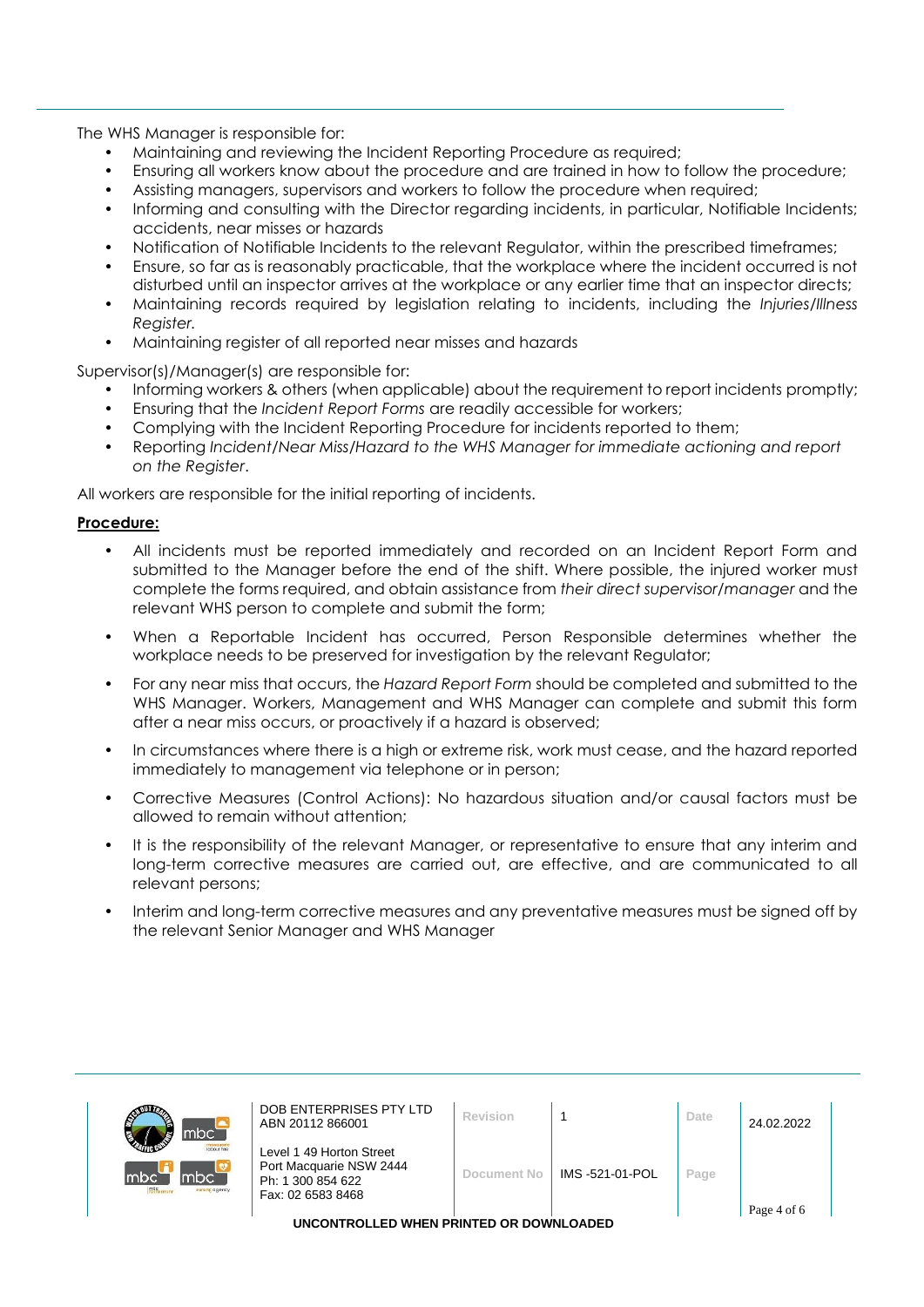## **Notifiable Incidents/Events**

A notifiable incident/event includes the death of a person, serious injury, or dangerous incident.

#### **Serious Injury/illness:**

- A person requiring immediate treatment as an in-patient in a hospital;
	- A person requiring immediate treatment for:
		- o Amputation of any body part;
		- o Serious head injury;
		- o Serious eye injury;
		- o Serious burns;
		- o De-gloving or scalping (separation of skin from underlying tissues);
		- o Spinal injury;
		- o Loss of function of any body parts;
		- o Serious lacerations;
		- o Contracting a serious infection
- A person requiring medical treatment within 48 hours of exposure to a substance, loss of consciousness;
- Any other injury or illness prescribed by the Regulations.

## **Dangerous Incident:**

 $\mathsf{m}$ 

- Uncontrolled escape, spill, leak of any substance;
- Uncontrolled implosion, explosion or fire;
- Uncontrolled escape of gas or steam;
- Uncontrolled escape from pressurised substance;
- Electric shock;
- The fall or release from a height of any plant, substance or object;
- Collapse, overturn, failure, malfunction, damage to authorised plant required for use;
- Collapse or partial collapse of a structure;
- Collapse or failure of an excavation or shoring equipment;
- Inrush of water, mud or gas in workings in an underground excavation or tunnel;
- Interruption of the main system of ventilation for underground tunnel or excavation;
- Collision between two vessels, a vessel capsized, or the inrush of water into a vessel
- Any other incident prescribed by the Regulations.
- 1. The Regulating Authority is notified immediately after becoming aware that a Notifiable Incident/Event has occurred;
- 2. So far as is reasonably practicable, that the site where any Notifiable Incident/Event has occurred is not disturbed until an inspector arrives at the site or any earlier time that an inspector directs;
- 3. Conduct review of the Incident Reporting procedure as required.

| <b>GUITA</b><br>mbc7                                                   | DOB ENTERPRISES PTY LTD<br>ABN 20112 866001                                                   | Revision    |                 | Date | 24.02.2022  |  |
|------------------------------------------------------------------------|-----------------------------------------------------------------------------------------------|-------------|-----------------|------|-------------|--|
| <b>Icloour hire</b><br>bc<br>mbci<br>m <sub>bc</sub><br>nursing agency | Level 1 49 Horton Street<br>Port Macquarie NSW 2444<br>Ph: 1 300 854 622<br>Fax: 02 6583 8468 | Document No | IMS -521-01-POL | Page | Page 5 of 6 |  |